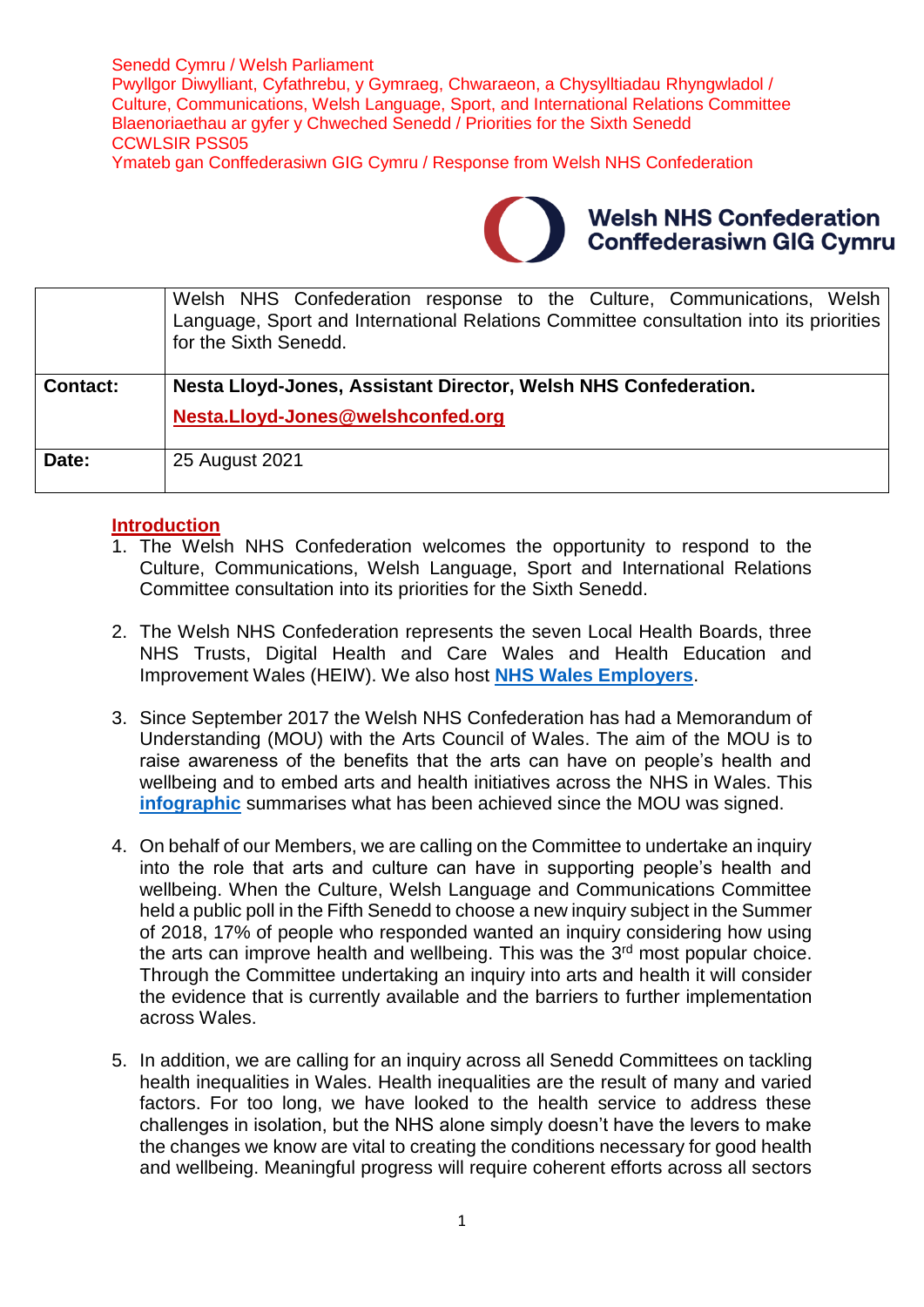Senedd Cymru / Welsh Parliament Pwyllgor Diwylliant, Cyfathrebu, y Gymraeg, Chwaraeon, a Chysylltiadau Rhyngwladol / Culture, Communications, Welsh Language, Sport, and International Relations Committee Blaenoriaethau ar gyfer y Chweched Senedd / Priorities for the Sixth Senedd CCWLSIR PSS05

Ymateb gan Conffederasiwn GIG Cymru / Response from Welsh NHS Confederation

## **Welsh NHS Confederation**

to close the gap and an inquiry undertaken by all Senedor of factas will analy Cymru Committees to consider what action each Welsh Government department is doing to tackle the root cause of health inequalities and put forward recommendations around where improvements are needed.

#### **What is the current impact of the COVID-19 pandemic on your sector, and what further support is needed from the Welsh and UK Governments both to mitigate the impact of the pandemic and enable the post-pandemic recovery?**

- 6. The response to COVID-19 could not have happened without the excellent partnership working across Wales with local government, public sector, the voluntary sector and the private sector. In addition to working closely with health and social care colleagues, we have also raised awareness of the significant positive impact that the arts and creative activity can have on people's health and wellbeing, especially in relation to loneliness and social isolation during the time of lockdown restrictions. In **[May 2020](https://www.nhsconfed.org/sites/default/files/media/How-the-arts-are-supporting-Welsh-health-and-social-care-response-to-COVID-19_4.pdf)** and **[July 2020](https://www.nhsconfed.org/sites/default/files/media/How-the-arts-are-still-supporting-Welsh-health-and-social-care-response-to-COVID-19.pdf)**, we worked closely with the Arts Council of Wales and the Wales Arts Health & Well-being Network (WAHWN) to develop and publish briefings highlighting how the arts are supporting the Welsh health and social care response to COVID-19. The briefings also highlighted the significant impact that the pandemic has had on artists and the arts industry.
- 7. The annual turnover of the arts industry in Wales is around £2.2 billion a year. The sector employs 56,000 people, many of whom work as freelancers. As the sector is reliant on people coming together in close contact, it has faced some of the most hard-hitting structural challenges of any industry. Shutting services and closing doors to the public, coupled with the feeling of isolation, has meant that many artists have found themselves in financial difficulties, despite interventions such as the Furlough Scheme, the Self Employment Income Support Scheme and the Arts Council of Wales' Arts Resilience Fund with its urgent response fund for individuals. The economic impact and the wellbeing of artists should be considered by Welsh Government in any COVID-19 recovery proposals.
- 8. The introduction of social distancing, self-isolation, and lockdown policies meant that many, if not all, arts practitioners in Wales had to change the way they provided their services. Many arts organisations and practitioners switched to delivering services online and, at pace, were able to implement digital service techniques such as online classes through platforms such as Zoom, YouTube, and various social media channels. This was an effective way to ensure people remained connected to each other and still engaged in artistic, creative activity.
- 9. Throughout the pandemic, Health Boards continued to work with their Arts Coordinators as well as working with commissioned artists. These relationships played a vital role to ensure that a strong connection with the arts was maintained for both recovering patients and frontline staff.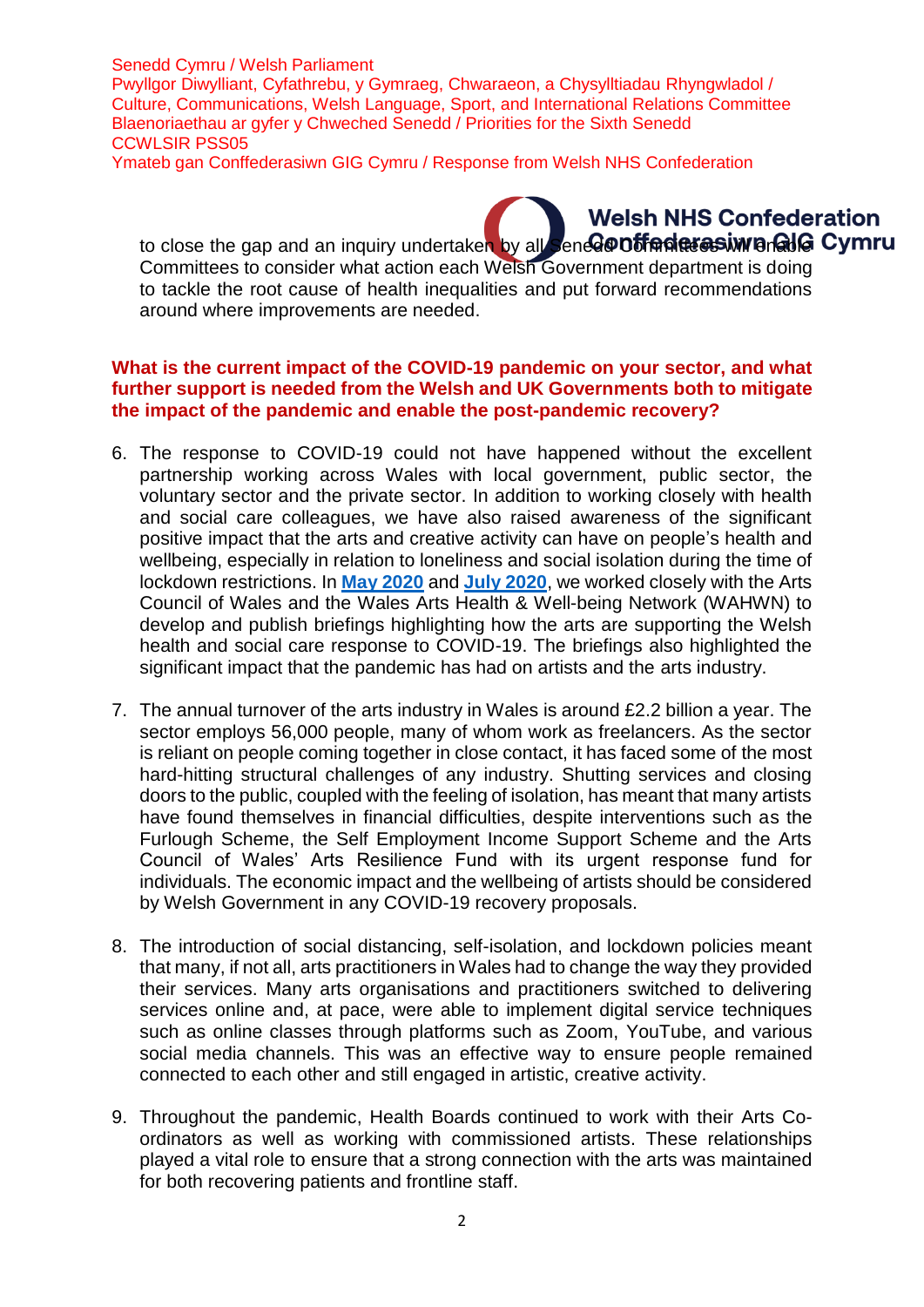Senedd Cymru / Welsh Parliament

Pwyllgor Diwylliant, Cyfathrebu, y Gymraeg, Chwaraeon, a Chysylltiadau Rhyngwladol / Culture, Communications, Welsh Language, Sport, and International Relations Committee Blaenoriaethau ar gyfer y Chweched Senedd / Priorities for the Sixth Senedd CCWLSIR PSS05

Ymateb gan Conffederasiwn GIG Cymru / Response from Welsh NHS Confederation

### **Welsh NHS Confederation Conffederasiwn GIG Cymru**

#### **What issues should the Committee prioritise in planning our work programme for the immediate and longer term?**

#### **Arts and health**

- 10.One of the key priority areas is around the role that arts and culture can have on supporting people's health and wellbeing, therefore we are calling on the Committee to undertake an inquiry on this area. Through having an inquiry into arts and health, it will consider the evidence that is currently available around the benefits the arts have on people's health and wellbeing and the barriers to further implementation across Wales.
- 11.Over recent years, Wales has led the way in developing arts and health initiatives which enhance the lives of the most vulnerable in society, keeping people healthy and close to their communities for longer. **[Research](https://www.nhsconfed.org/sites/default/files/media/Arts-health-and-wellbeing_0.pdf)** highlights that access to arts opportunities and participation in the arts can dramatically improve health outcomes and wellbeing, counter inequalities and increase social engagement. As a supplement to medicine and care, the evidence suggests that engagement with the arts can improve a person's physical and mental wellbeing. The benefits of arts activities are being seen beyond traditional settings, and their role in supporting communities and individuals who would otherwise be excluded is increasingly being recognised.
- 12.As highlighted within the Arts Council of Wales report, **[Arts and Health in Wales:](file:///C:/Users/nestal/AppData/Local/Temp/MicrosoftEdgeDownloads/6c4b862c-7d39-4efc-879c-4346a0e9352d/Arts_and_Health_Volume_1_0.pdf)  [Mapping study of current activity 2018](file:///C:/Users/nestal/AppData/Local/Temp/MicrosoftEdgeDownloads/6c4b862c-7d39-4efc-879c-4346a0e9352d/Arts_and_Health_Volume_1_0.pdf)**, there has been a significant amount of work happening at an individual Health Board or NHS Trust level, with a number of positive examples of collaboration between Health Boards and artists. This led to the Welsh NHS Confederation developing and signing the first MOU with the Arts Council of Wales in September 2017, with the second MOU signed in October 2020. The MOU is an opportunity to develop joint areas of work that contribute to our shared goal of improving the awareness of the benefits that the arts and being creative can have on people so that they can lead more active, more equal and healthier lives. The agreed areas of work include advancing good practice: promoting collaboration, co-ordinating and disseminating research; and working together to identify how arts can contribute to people's health and wellbeing, including the mental health and wellbeing of artists and NHS Wales workforce.
- 13.A lot of arts in health work happens at grass roots levels, in community-based programmes that address both the clinical and social determinants of health. There is a need to scale-up this work and increase public awareness and understanding of the role of arts in health. We need to encourage best practice, shared ethics, research and evaluation, while celebrating and supporting the passion and drive of the many arts in health activities that make a difference. As the Arts and Health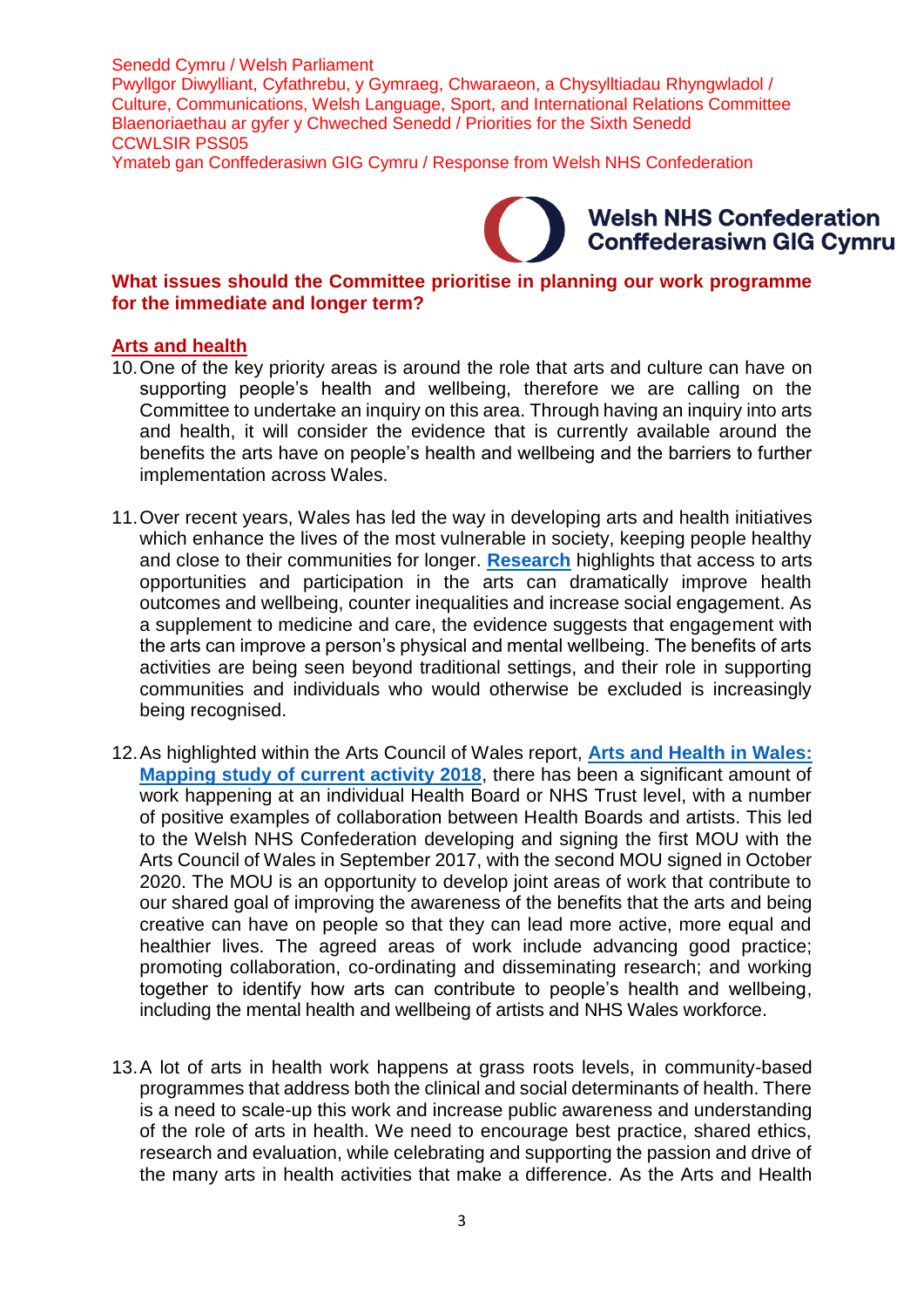#### Senedd Cymru / Welsh Parliament

Pwyllgor Diwylliant, Cyfathrebu, y Gymraeg, Chwaraeon, a Chysylltiadau Rhyngwladol / Culture, Communications, Welsh Language, Sport, and International Relations Committee Blaenoriaethau ar gyfer y Chweched Senedd / Priorities for the Sixth Senedd CCWLSIR PSS05

Ymateb gan Conffederasiwn GIG Cymru / Response from Welsh NHS Confederation

# **Welsh NHS Confederation**

Co-ordinator at Swansea Bay University Health Board Ceantic states iwhat Cymru *be achieved by working in partnership and across sectors is exponentially greater than what we can achieve alone…. As one patient said to me recently, 'Having live music on the hospital wards is the biggest transformation in health in years'. I call it bringing disruptive joy*".

#### **Health inequalities**

- 14.We are calling for an inquiry across all Senedd Committees on tackling wider health inequalities in Wales. Health inequality is the result of many and varied factors. While COVID-19 has revealed and exacerbated pre-existing health inequalities, there have been many detailed and well-evidenced reports on health inequalities in recent years. In just the past year, many reports have called for system-wide action on health inequalities including the Welsh Health Equity Status Report initiative, *[Placing health equity at the heart of the COVID-19 sustainable](https://phw.nhs.wales/news/placing-health-equity-at-the-heart-of-coronavirus-recovery-for-building-a-sustainable-future-for-wales/placing-health-equity-at-the-heart-of-the-covid-19-sustainable-response-and-recovery-building-prosperous-lives-for-all-in-wales/)  [response and recovery](https://phw.nhs.wales/news/placing-health-equity-at-the-heart-of-coronavirus-recovery-for-building-a-sustainable-future-for-wales/placing-health-equity-at-the-heart-of-the-covid-19-sustainable-response-and-recovery-building-prosperous-lives-for-all-in-wales/)* (Public Health Wales and Welsh Government), *[The](https://www.health.org.uk/publications/reports/the-marmot-review-10-years-on)  [Marmot Review 10 Years On](https://www.health.org.uk/publications/reports/the-marmot-review-10-years-on)* (Institute of Health Equity and the Health Foundation) and the most recent **[Unequal pandemic, fairer recovery](https://health.org.uk/publications/reports/unequal-pandemic-fairer-recovery)** (the Health Foundation). Every one of these reaffirms the need for coherent, coordinated activity across all delivery partners, and in COVID-19 recovery there is an opportunity to create a healthier, more resilient society, by addressing the root causes of poor health and invest in people and their communities – their jobs, housing, education and communities.
- 15.Health inequalities are the result of many and varied factors and arise as a result of the social and economic inequalities that shape the conditions in which people are born, grow, live, learn, work and age. For too long, we have looked to the health service to address these challenges in isolation, but the NHS alone simply doesn't have the levers to make the changes we know are vital to creating the conditions necessary for good health and wellbeing. Meaningful progress will require coherent, strategic efforts across all sectors – using their available resources, expertise and relationships – to close the gap. It will also be important that we are able to understand and measure our collective progress to ensure that we achieve the outcomes that matter most.
- 16.In April 2021, the Welsh NHS Confederation's Health and Wellbeing Alliance published a short paper, *[Making the difference: Tackling health inequalities in](https://www.rcplondon.ac.uk/news/some-consequences-covid-19-have-been-absolutely-devastating)  [Wales](https://www.rcplondon.ac.uk/news/some-consequences-covid-19-have-been-absolutely-devastating)*. In this paper, we suggest initial steps that the new Welsh Government should take to respond urgently to health inequalities and make the greatest possible impact by coordinating renewed commitment from all partners.
- 17.As highlighted within our briefing, **[How the arts can help address health](https://www.nhsconfed.org/sites/default/files/media/Briefing%20for%20CPG%20on%20Arts%20and%20Health%208th%20October%202020%20v5%20PDF.pdf)  [inequalities](https://www.nhsconfed.org/sites/default/files/media/Briefing%20for%20CPG%20on%20Arts%20and%20Health%208th%20October%202020%20v5%20PDF.pdf)**, the arts have a key role in tackling health inequalities and it is important that those involved in delivering arts projects recognise that the groups